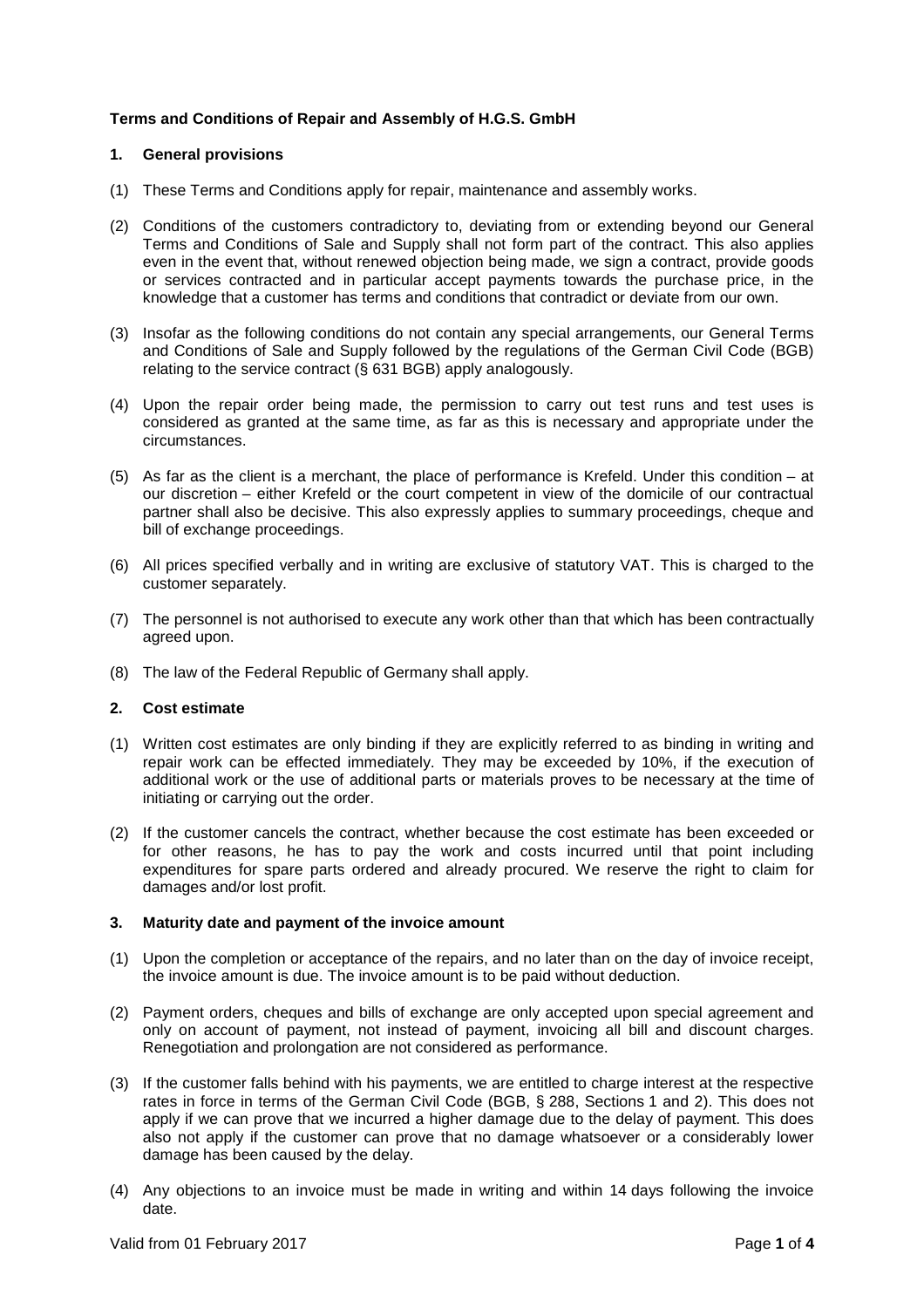(5) The offset or the execution of a right of reduction or retention vis-à-vis our claims is only permissible if the counterclaim or the right of reduction or retention is acknowledged by us in written form or has been legally established as final and absolute.

### **4. Period for the execution of repairs**

- (1) A period given as binding does not begin unless all questions concerning the order have been completely clarified. It is extended appropriately, if the original scope of work increases.
- (2) In the event of unforeseeable operational obstacles, e.g. stoppages of work, legal strikes or lockouts as well as any other event for which we are not liable, the contractual periods are extended appropriately.
- (3) If the contractor falls behind, he is obligated to pay to the customer a compensation for delay of 0.5% of the invoice amount per full week of delay, although no more than 5%. This shall not affect the right to proof of lesser damages. If the customer, after the contractor has fallen behind, resigns from the contract under the prerequisites of § 323 BGB (German Civil Code), he is only entitled to assert claims for damages due to non-performance or claims for compensation of futile expenditures if the delay in delivery was down to intent or gross negligence. The customer is also entitled to assert claims for damages due to non-performance or claims for compensation of futile expenditures in the case of intent and gross negligence of the contractor, if the underlying contract is a firm deal pursuant to § 376 HGB (German Commercial Code). The same applies if, as consequence of the delay, the customer is no longer interested in the repairs. The rights of the orderer in accordance with § 637 BGB (German Civil Code) remain unaffected. The limitations above do not apply in case of liability due to injury to life, limb, or health.
- (4) Force majeure of not just a temporary nature entitles the contractor to resign from the contract. Such case shall take effect no later than 60 days after commencement of the circumstances constituting the force majeure.

# **5. Acceptance of repair and assembly**

- (1) The contractor has to notify the customer of the completion of repair, maintenance or assembly. Sending the invoice is also considered as notification. The acceptance has to take place within one week after receipt of the notification.
- (2) In general, the acceptance takes place in the workshop of the contractor or wherever the work has been carried out. When handed over and received without objection, the object of services is considered as accepted.
- (3) If the repair was not objected to by the customer at the time of acceptance or the acceptance did not take place on time, the contractual object is considered as having been duly accepted if the customer has begun using it without objections.
- (4) If the acceptance / collection did not take place on time, the contractor is entitled to charge the customer storage costs.

### **6. Risk assumption and transport**

- (1) The transport of the repair object in both directions is strictly the customer's responsibility, who also bears the risk of destruction or damage during transport.
- (2) If the transport is assumed by the contractor as per agreement, this is carried out at the risk and expense of the customer, even if the transport is carried out with vehicles of the contractor.

### **7. Right of ownership, retention and lien**

- (1) The ownership on the assembled aggregates, spare parts and accessories remains, as far as it can be reserved, with the contractor until complete payment.
- (2) In the case of the parts subject to retention of title being compound or mixed with other objects of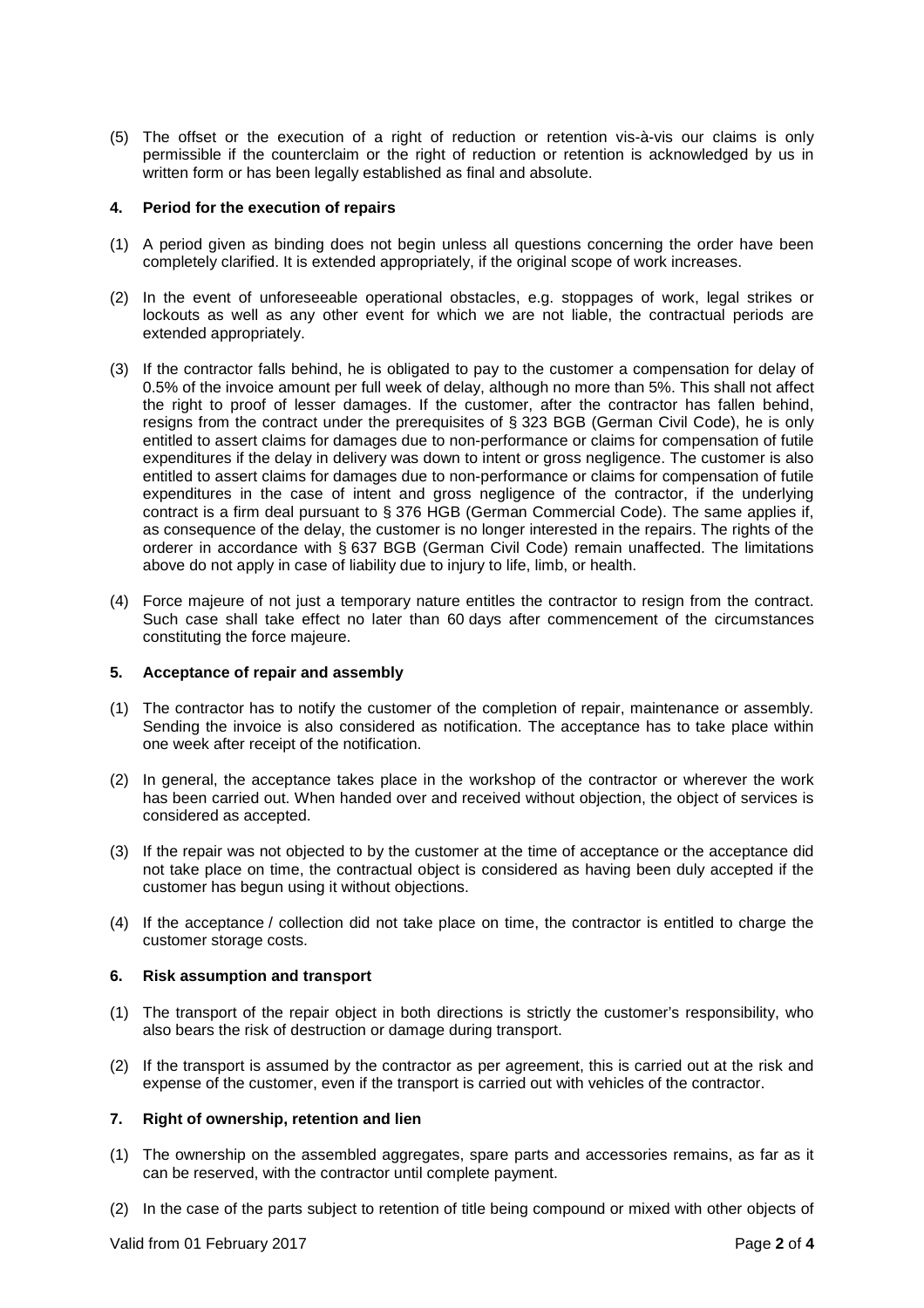the customer, the latter transfers co-ownership in the scope of the total invoice amount plus value added tax to the contractor, as far as the main object belongs to him. He commits himself to keep it safe for the contractor free of charge. As far as processing takes place, this always takes place to the benefit of the contractor.

- (3) An existing retention of title extends to protect all accounts receivable from supplies and services which arise from the business relationship with the customer, including future claims from contracts concluded at the same time or subsequently. This also applies if some or all of our accounts receivable have been taken up in an open account and the balance has been set up and acknowledged. If the value of the existing securities for the contractor exceeds the liabilities of the customer by more than 15%, the contractor is obliged in this respect to release securities upon the customer's request.
- (4) The contractor may exercise a right of lien on the contractual object until payment is made in accordance with Section 3 and payments for earlier supplies and services from similar transactions have also been effected.
- (5) The contractor is entitled to a right of lien on the contractual object. If the contractor makes use of his right to sale of a pledge, he shall threaten the customer with the sale of the pledge and shall notify him in a timely manner, as far as this is feasible and possible under the circumstances.
- (6) As far as he is not the owner of the equipment or machine to be repaired, the customer hereby assigns his right to transfer of title (remainder) to the contractor. The remainder serves for the protection of accounts receivable of the contractor in the framework of Paragraph 1.

# **8. Guarantee and liability**

- (1) Defects are to be communicated and described without delay and in writing, even in the case of advance notice verbally or by telephone.
- (2) The warranty expires no later than 12 months following acceptance.
- (3) If the contractor is liable for material defects, the customer at first only has the right to demand rectification. If we are not prepared or not able to perform a rectification / replacement, in particular if the rectification / replacement is delayed beyond appropriate periods which have been set for us or if we refuse to perform the rectification / replacement or if this fails for other reasons, the customer is entitled, pursuant to § 634, No. 3 BGB (German Civil Code), to resign from the contract or to demand reduction of the remuneration.
- (4) The contractor shall decide on the necessary rectification works. He is entitled to an appropriate period of time to effect the rectification works.
- (5) The liability for damages lapses, if these damages are directly connected with the customer not making a defective object available within 14 days after request by the contractor.

The contractor's liability for material defects does not cover damage which results from the fact that parts affected by the damage have been altered or processed by the customer or third parties. The same applies if the defect is due to the customer having requested that the parts requiring renewal are not exchanged or that used parts are installed. Articles supplied to the contractor by the customer for the fulfilment of contractual duties (provided goods) will be assembled and fitted under exclusion of all warranty and liability, unless their deficiency or unsuitability is evident or apparent to the contractor.

- (6) The contractor shall be liable solely and exclusively for culpable or grossly negligent misconduct on the part of employees and vicarious agents in the course of fulfilling the contractual services. In the case of simple negligence, the contractor shall only be liable for damages
	- arising from injury to life, limb, or health, and/or
	- arising from the breach of essential contractual duties (cardinal duties), in which cases, however, the liability of the contractor shall be limited to compensation for foreseeable damages which might typically occur.
- (7) The limitation of liability arising from this section shall not apply in cases where the contractor has